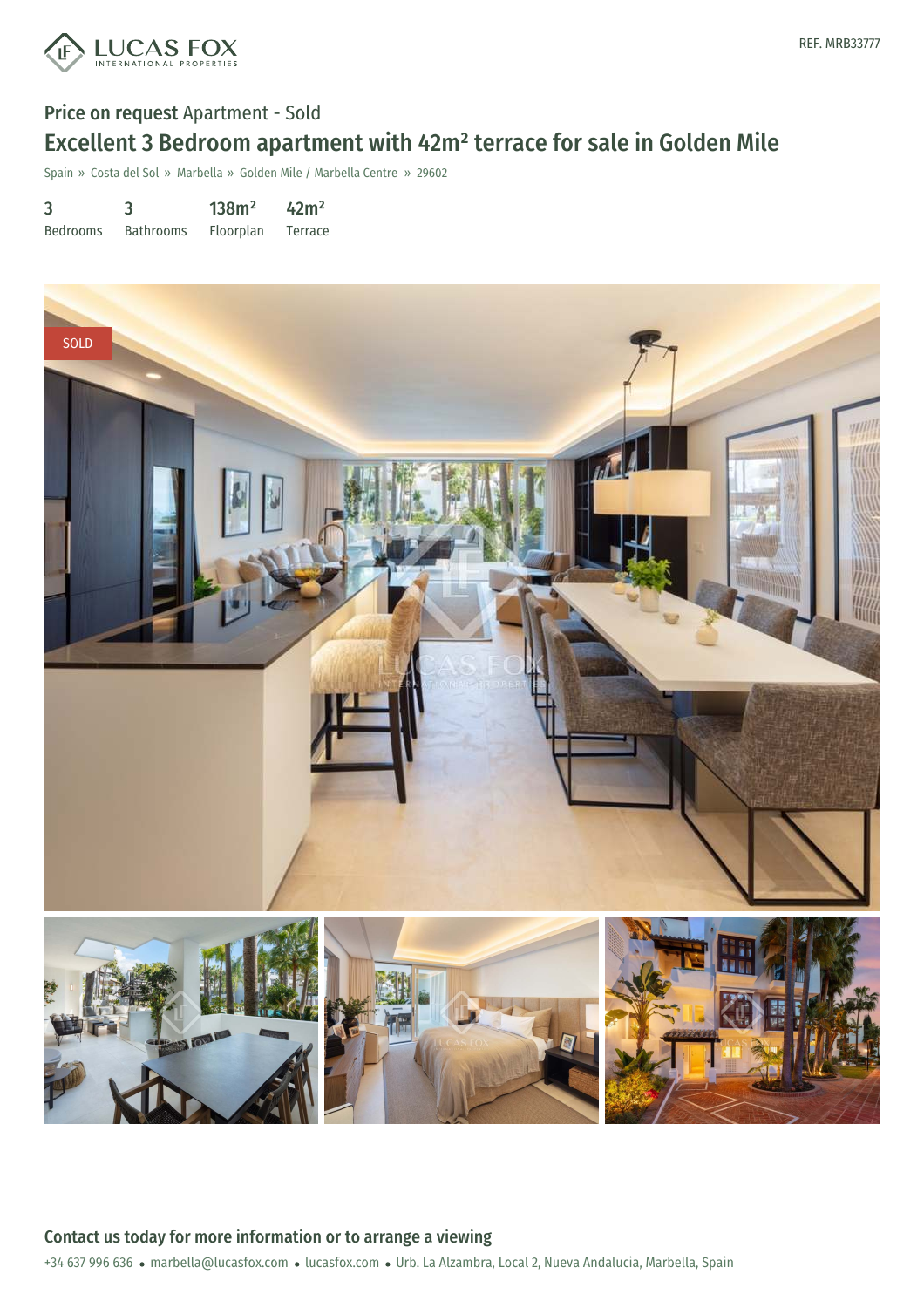

## Price on request Apartment - Sold Excellent 3 Bedroom apartment with 42m² terrace for sale in Golden Mile

Spain » Costa del Sol » Marbella » Golden Mile / Marbella Centre » 29602

3 Bedrooms 3 Bathrooms 138m² Floorplan 42m² Terrace

#### **OVERVIEW**

## Excellent 3 bedroom apartment for sale in the exclusive 5-star resort Puente Romano, Golden Mile, Marbella. 100 meters from the beach.

Located within the exclusive 5-star resort Puente Romano in the heart of the Golden Mile of Marbella, this property is one of the most exceptional properties currently on the market. Exquisitely crafted, Jacinto emphasizes bespoke interiors combined with the highest quality standards. Effortless indoor-outdoor living with an expansive terrace overlooking the magical Japanese garden and only steps away from the golden beaches of Marbella. Offering an open plan layout, a modern kitchen custom designed with oak cabinetry and integrated Gaggenau appliances. Complete with 3 sizeable bedrooms, each one exhibiting a refined contemporary design complete with its private ensuite bathroom. 1 private garage slot.



[lucasfox.com/go/mrb33777](https://www.lucasfox.com/go/mrb33777)

Garden, Swimming pool, Terrace, Concierge service, Private garage, Lift, Natural light, Air conditioning, Alarm, Equipped Kitchen, Renovated, Security, Views